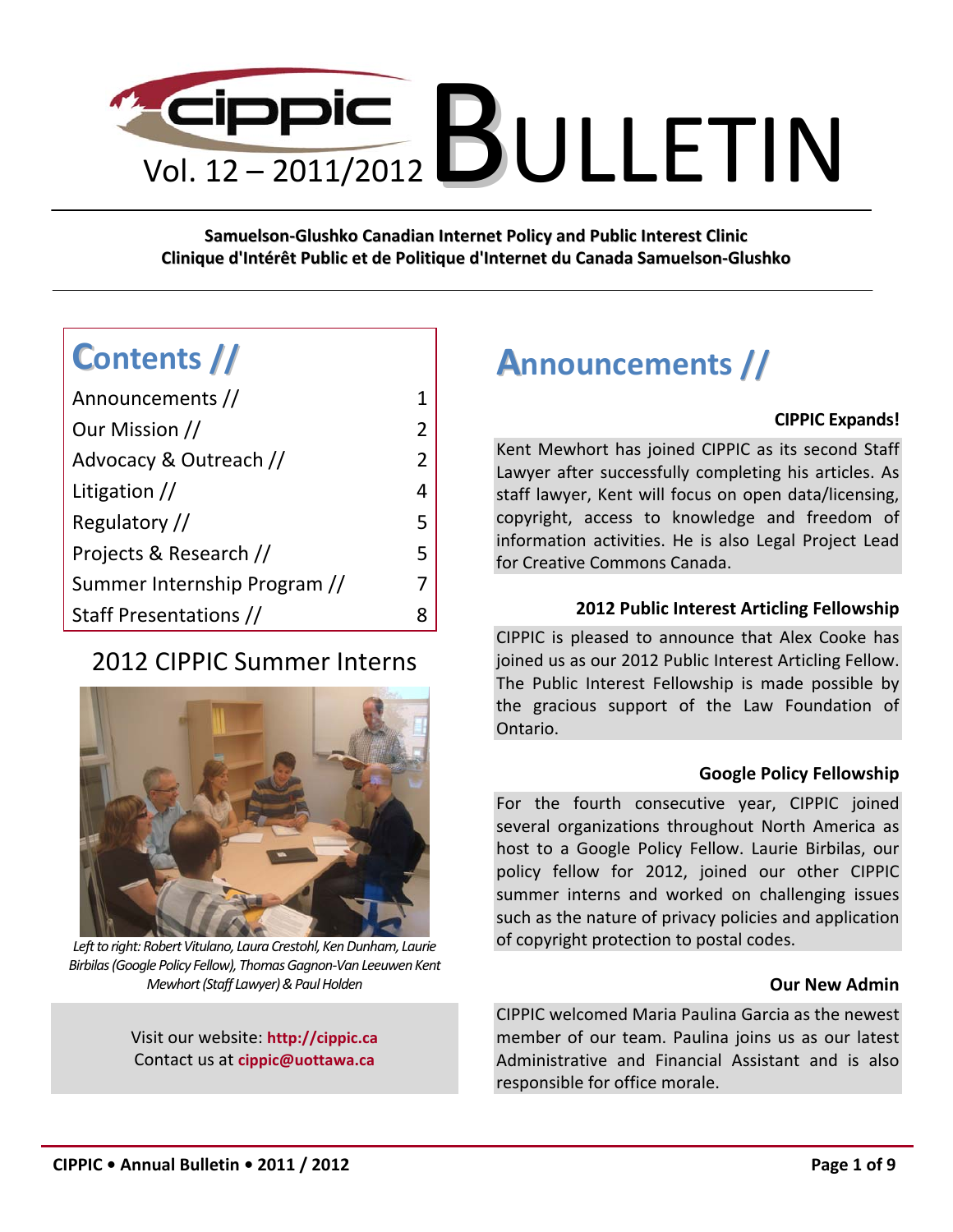## **Our Mission //**

#### **Who we are and what we do.**

CIPPIC is a public interest legal clinic based at the University of Ottawa's Centre for Law, Technology & Society. The CIPPIC roster for 2012 included: David Fewer (Director), Tamir Israel (Staff Lawyer) and Paulina Garcia (Administrative & Financial). In addition, Kent Mewhort began as our Articling Fellow and then joined us as a second Staff Lawyer. Finally, CIPPIC benefited from the efforts of numerous students who worked with our lawyers for course credit, as paid interns and as volunteers.

CIPPIC's mission is to advocate in the public interest on policy matters arising at the intersection of law and technology. In pursuit of this objective, we participate in a range of policy debates and proceedings to ensure that the public interest perspective receives due consideration. Our activities regularly take us before the Courts, parliamentary committees, regulatory bodies, and Internet governance fora. Another central facet of our work involves public advocacy and education campaigns and media outreach.

In addition to research grants and cost awards, CIPPIC relies on donations for to maintain its day to day operation. If you wish to support our efforts, please visit: **http://www.cippic.ca/donate** or email us at **cippic@uottawa.ca**. All donations are tax deductible.

## **Advocacy & Outreach //**

#### **Lawful Access & Online Spying**

CIPPIC, along with OpenMedia.ca, helped spearhead the 'Stop Online Spying' coalition. The objective of this coalition was (and continues to be) to fight a legislative package aimed at increasing the government's capacity to surveille online communications and transactions (Bill C-30, in its most recent incarnation).

The legislative proposals raised serious privacy issues. They put in place a range of new powers designed to mobilize online intermediaries in order to assist the state's surveillance capacity. These include unfettered access to online identifiers, which would let police identify any anonymous online commentary upon request. Also included is easier access to data deemed less sensitive, such as transmission data and location data.

Following significant public outcry on the matter, the government has agreed to reconsider elements of the legislation and generally placed it on 'hold'.

#### **Bill C-11 Modernizing Copyright**

Bill C-11 marked the culmination of a multi-year effort by Canada's federal government to bring Canada's copyright regime into the digital era. The legislation included many benefits for individuals, including the right to remix content for noncommercial purposes, rights to shift content from one media to another (Canadians can finally place their CDs onto their iPods without breaking the law!) and the recognition that parody, satire and education are all legitimate reasons for dealing with a work and, hence, such dealings are exempt from general copyright protections if fair.

One massive flaw in the legislation is its adoption of strict protection for circumvention activities. Bypassing any type of technical protection placed on a copyrighted work is an infringement, even if the purpose for circumvention is to do something 'legal' such as copying a DVD to your iPod.

#### **International Telecommunications Regulations: ITU WCIT-12**

CIPPIC joined an international coalition of civil society groups in denouncing proposals by the U.N. based International Telecommunications Union to expand the scope of its mandate in order to include Internet communications. The concern is that the ITU as a venue is not well-suited to the inclusive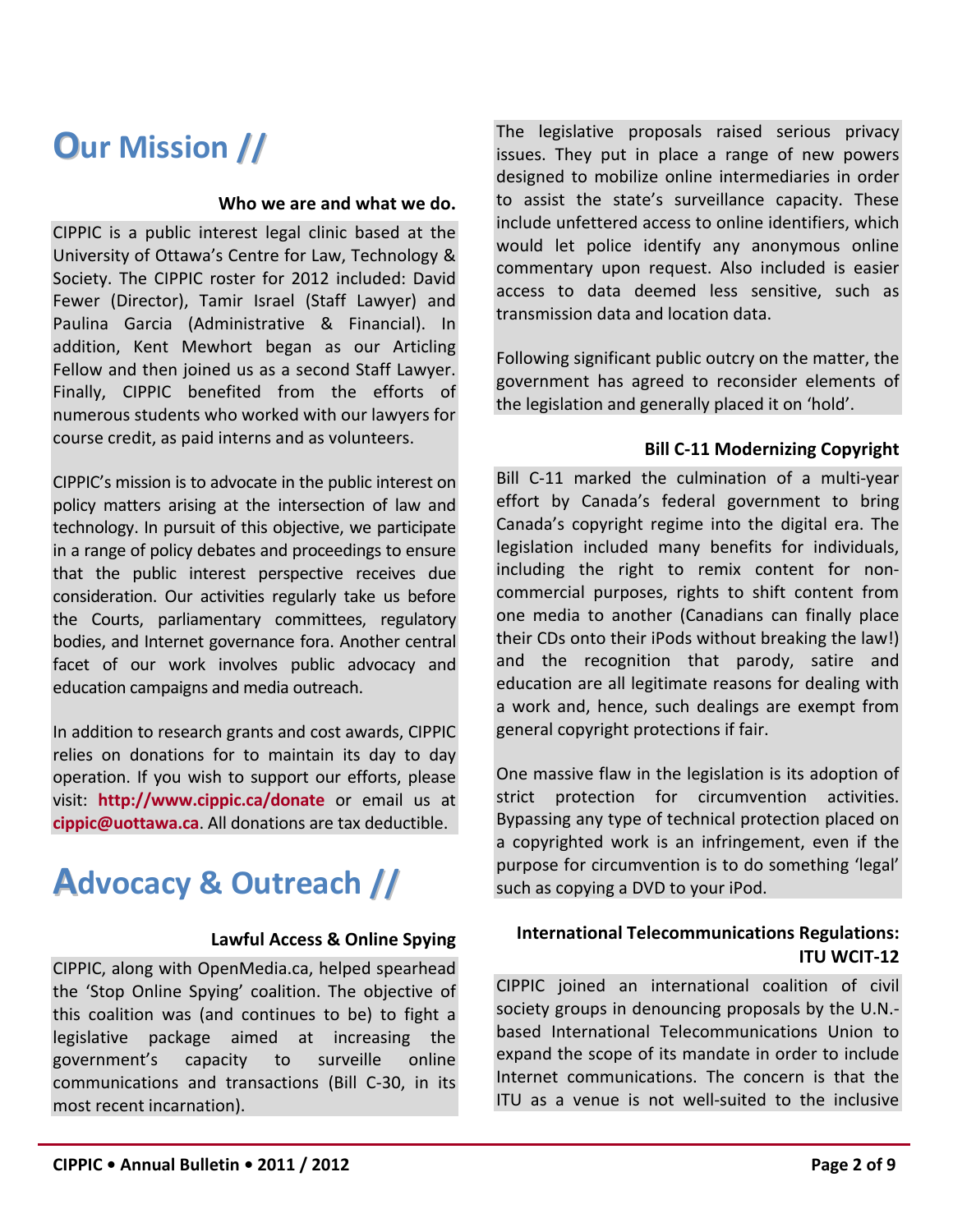multi-stakeholder governance processes that have made the Internet what it is today.

Specifically, the ITU adopts direct obligatory standards at the international level as opposed to more flexible recommendations used by other venues such as the OECD. Additionally, the ITU venue is hostile to direct input from relevant stakeholders such as civil society. In addition to participating in international civil society statements on the matter, CIPPIC was a member of the Canadian Preparatory Committee for WCIT-12 (CPC/ITU-WCIT12).

#### **COE Modernizing Convention 108**

The Council of Europe's Convention 108, a foundational privacy document that has informed privacy and data protection regimes across the world, is under review. CIPPIC submitted detailed comments on a draft proposal to update this regime. CIPPIC drew on its experience with PIPEDA in order to make specific suggestions on an overly narrow right of opposition, overly broad exceptions, and the nature of the breach notification regime adopted in the proposal.

#### **Online Tracking & Privacy**

Online tracking became a prominent and contentious issue in 2011, with regulators across the world seeking to resolve what is currently effectively an 'all you can eat buffet' for third parties seeking to buy and sell individuals' online browsing activities. Building in detailed submissions provided to a consultation held by the Office of the Privacy Commissioner of Canada ion online tracking in late 2010, CIPPIC monitored developments on this file, including the issuance of two guidelines documents from the OPC on the matter. In addition, CIPPIC actively participated in the W3C Tracking Protection Working Group, the multistakeholder entity tasked with developing a browser-based signalling mechanism so that individuals can inform third parties they do not wish to be tracked.

#### **OECD Privacy Guidelines**

The OECD Privacy Guidelines on Privacy and Transborder Data Flows are, alongside the Council of Europe's Convention 108, one of two core documents that have had incalculable impact on the development of data protection around the world. As part of the 30 year review of this foundational document, Industry Canada sought input from stakeholders in order to guide its submissions to the OECD. CIPPIC provided input, calling for a process that enhances transborder data flows by providing strong privacy protections in all domestic regimes.

CIPPIC additionally called for key updates to the Guidelines, including the addition of data breach notification obligations, a right to anonymity and caution in any attempt to expand individual obligations.

#### **Canada's Anti-Spam Legislation**

CIPPIC joined the Public Interest Advocacy Centre in a letter to the Minister of Industry setting out concerns over several proposed changes to Industry Canada's regulations set to accompany the 'coming into force' of Canada's Anti-Spam Legislation (CASL/S.C. 2010, c. 23). The concerns were over reports that Industry Canada was seeking to use the regulations in order to undermine core customer protections adopted in the legislation itself by adopting broad-ranging exceptions.

#### **Identity Theft Support Centre**

CIPPIC has been active in supporting the creation and development of what will be Canada's federal source of support for victims of identity theft. The Canadian Identity Theft Support Centre officially launched in July 2012, and is set to provide an intake venue for identity theft victims, a focal point for stimulating and producing research on identity theft issues, and a source of public education materials on online security, privacy and identity theft.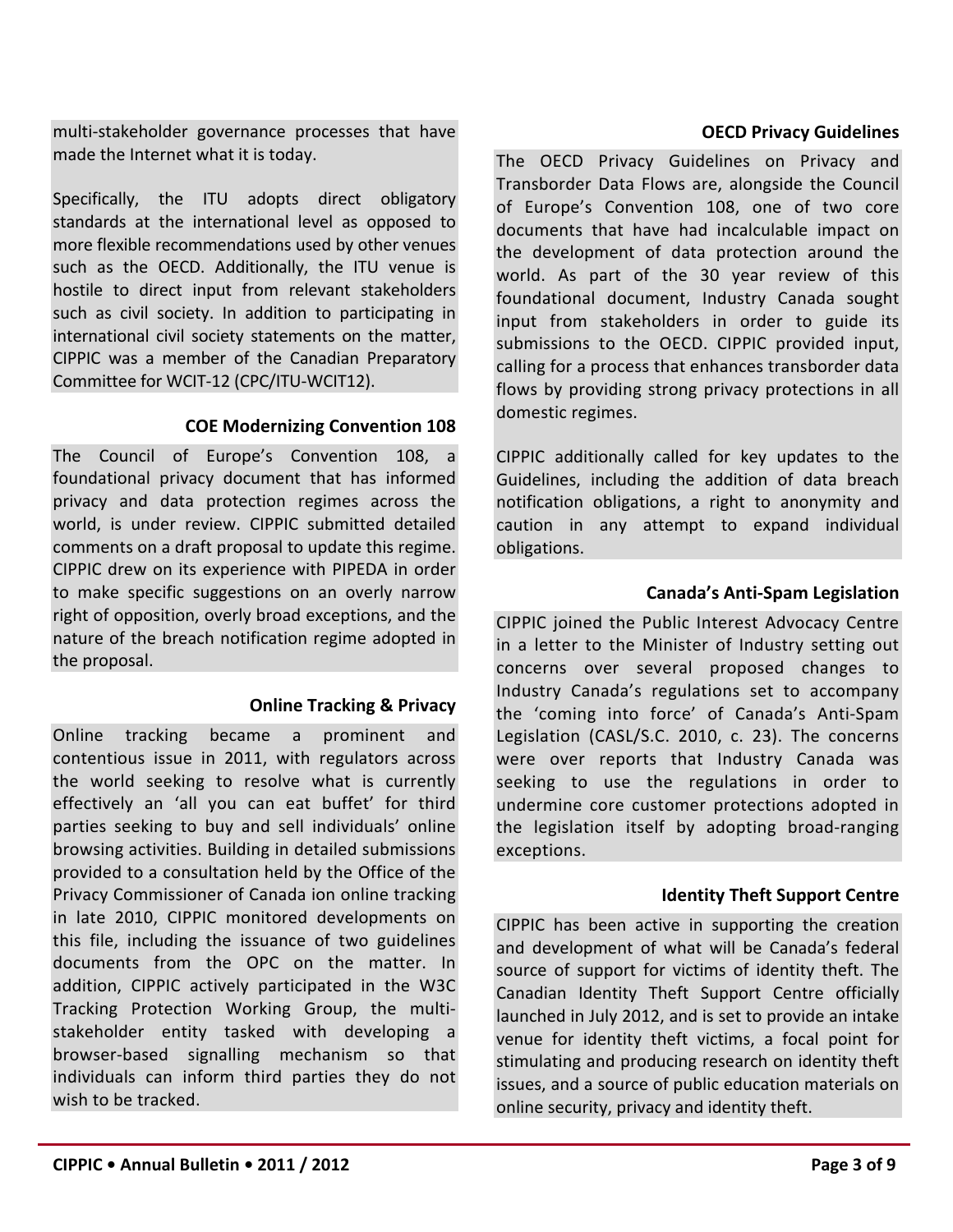#### **Open Government Consultations**

CIPPIC provided input into Open Government consultations held by the federal government on issues covering open data and transparent governance. CIPPIC called on the government to release employ Creative Commons licensing when releasing data, to mandate releases of certain high-value datasets, and to create a full-text database of all responses to access to information requests.

#### **SOPA/PIPA Blackout**

CIPPIC joined groups around the world in blacking out its website in protest of the Stop Online Piracy Act (SOPA) & the Protect Intellectual Property Act (PIPA), two legislative proposals circulating in the United States Congress and Senate. The laws sought to expand the United States' domain name seizure program by applying it to foreign domain names accused of infringing copyright. Given the international implications of such a practice, CIPPIC felt obligated to join the protest:



As the U.S. Government users existing powers to seize domestically registered domains an redirect them to a government owned warning page, a number of organizations including CIPPIC 'blacked out' their websites for this day of protest.

## **Litigation //**

#### **SCC Hears Copyright Pentalogy**

This year was a busy year at the Supreme Court of Canada on the copyright front. Canada's highest court heard five cases jointly, spanning a broad range of issues core to Canada's copyright regime.

CIPPIC, jointly with Professor Jeremy de Beer, intervened in all five, arguing for teacher's rights to fairly use materials in schools, for copyright rules that do not hinder online delivery mechanisms, and the right of users to preview online content such as music files on iTunes prior to purchasing.

The Supreme Court's rulings in these various decisions were broadly viewed as a strong statement of online innovation, technical neutrality and of the scope of user rights in fairly using copyrighted materials. In addition, the Court adopted a purposive approach to defining the role of copyright collectives. It made it clear that these entities exist to facilitate the efficiency of copyright clearance/artist remuneration transactions. As such, attempts by collectives to burden copyright mechanisms with additional and unnecessary transaction costs should be avoided.

#### *Crookes v. Newton,* **2011 SCC 47**

The Supreme Court of Canada released its decision on defamation and hyperlinking. CIPPIC's intervention in this appeal had focused on the need to adjust traditional defamation principles in order to account for freedom of expression and innovation concerns. A strict application of historic defamation principles would stifle online platforms and seriously chill online conduct as every tweet is transformed into a potential lawsuit.

The decision was a great vindication of online freedom of expression, and set a strong precedent in favour of a flexible approach to defamation liability that recognizes both the free expression of individuals, and the need to preserve the expressive potential of the Internet as a whole.

#### *A.B. v. Bragg Communications*

The Supreme Court of Canada has granted CIPPIC leave to intervene in this case, which will decide the extent to which anonymity and privacy of litigants must be protected in judicial processes. Historically,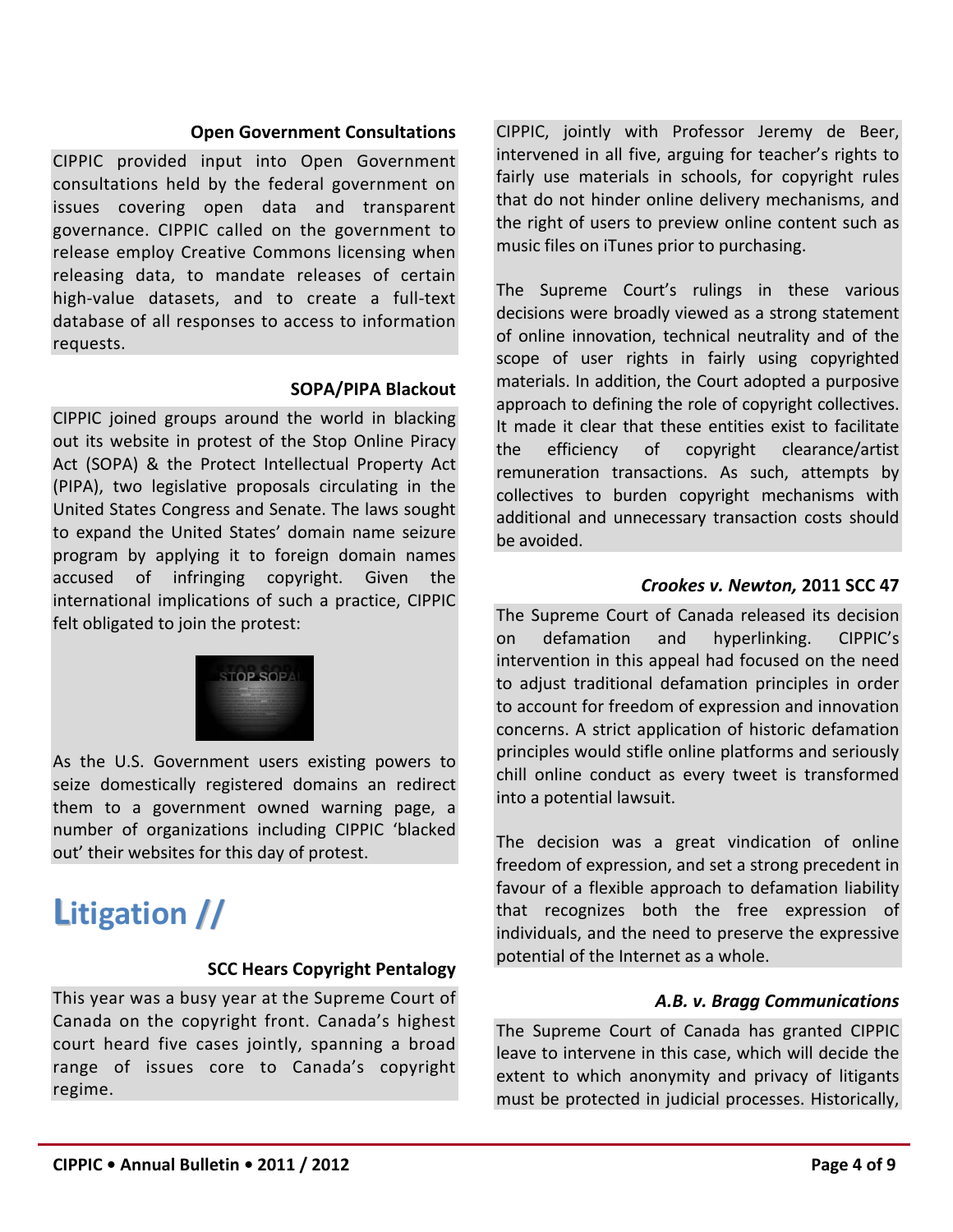courts have held that permitting litigants to proceed anonymously in order to protect their privacy is an unjustifiable restriction on the open court principle. In this particular case, the lower courts refused to permit a teenage girl to sue her cyber-bully anonymously.

#### *Canada Post Corporation v. Geolytica*

CIPPIC is representing an entrepreneur against allegations that he infringed copyright in Canada Post's database of postal codes. As counsel for the entrepreneur, CIPPIC puts forth that a claim of copyright in postal codes is an untenable overreach of copyright. Postal codes are facts, and cannot be copyrighted.

## **Regulatory //**

#### **Telecom Notice of Consultation CRTC 2011-77: Usage-Based Billing & Net Neutrality**

CIPPIC participated (representing OpenMedia.ca) in Telecom Notice of Consultation CRTC 2011-77, on the role of 'usage based billing' in Internet service provision. CIPPIC successfully convinced the CRTC to recognize the public policy harms of its proposed usage-based billing system, and adopt a new wholesale tariff model that is designed to maximize wholesale ISP autonomy and customer choice. CIPPIC argued that competition on usage-based Internet pricing was desperately needed in Canada in order to protect customers, foster downstream online innovation, and preserve net neutrality.

Usage-based billing is inherently unfair to customers in that it is non-transparent and imposes mental transaction costs on users that act as a heavy and disproportionate deterrent to Internet usage. Additionally, there is little or no correlation between the ever-rising per MB rate imposed on Internet users in Canada and the actual per MB cost of delivery for incumbent ISPs (the latter is in fact dropping not rising).

The proposed justification for UBB – to 'discipline' above-average Internet users – is inherently flawed. The CRTC should be encouraging Internet use, not stifling it. In making these arguments on behalf of its client, OpenMedia.ca, CIPPIC was assisted by internationally renowned network traffic and economic expert Dr. Andrew Odlyzko.

#### **Access Copyright Post-Secondary Educational Institution Tariff, 2011-2013**

CIPPIC continued to represent the Canadian Association of University Teachers (CAUT) and the Canadian Federation of Students (CFS) and their ongoing opposition to a controversial tariff filed by Access Copyright with the Copyright Board. The tariff sought a %1,300 increase in what it charges post-secondary institutions. In justification of this phenomenal increase in rates, Access Copyright claimed it was monetizing activities such as the posting of a hyperlink, although it is at best dubious whether copyright even protects such activities.

#### **Broadcasting Notice of Consultation CRTC 2012-370: Proposed Bell/Astral Merger**

CIPPIC intervened in the proposed merger of Bell Canada Enterprises and Astral Media, arguing that the extreme concentration of telecommunications and broadcasting market power that this merger will provide to Bell must be avoided. The proposed merger would have had serious detrimental impact on user choice, market pricing and innovation, as it would have concentrated an unprecedented amount of power in ancillary markets in the hands of one entity.

CIPPIC submission was supportive of other groups such as the Public Interest Advocacy Centre's, and focused on highlighting concentration harms that result from the proposed level of vertical integration. In addition, CIPPIC's submission aimed to point out specific harms to online innovation that may result if the merger was approved. The CRTC ultimately refused the merger.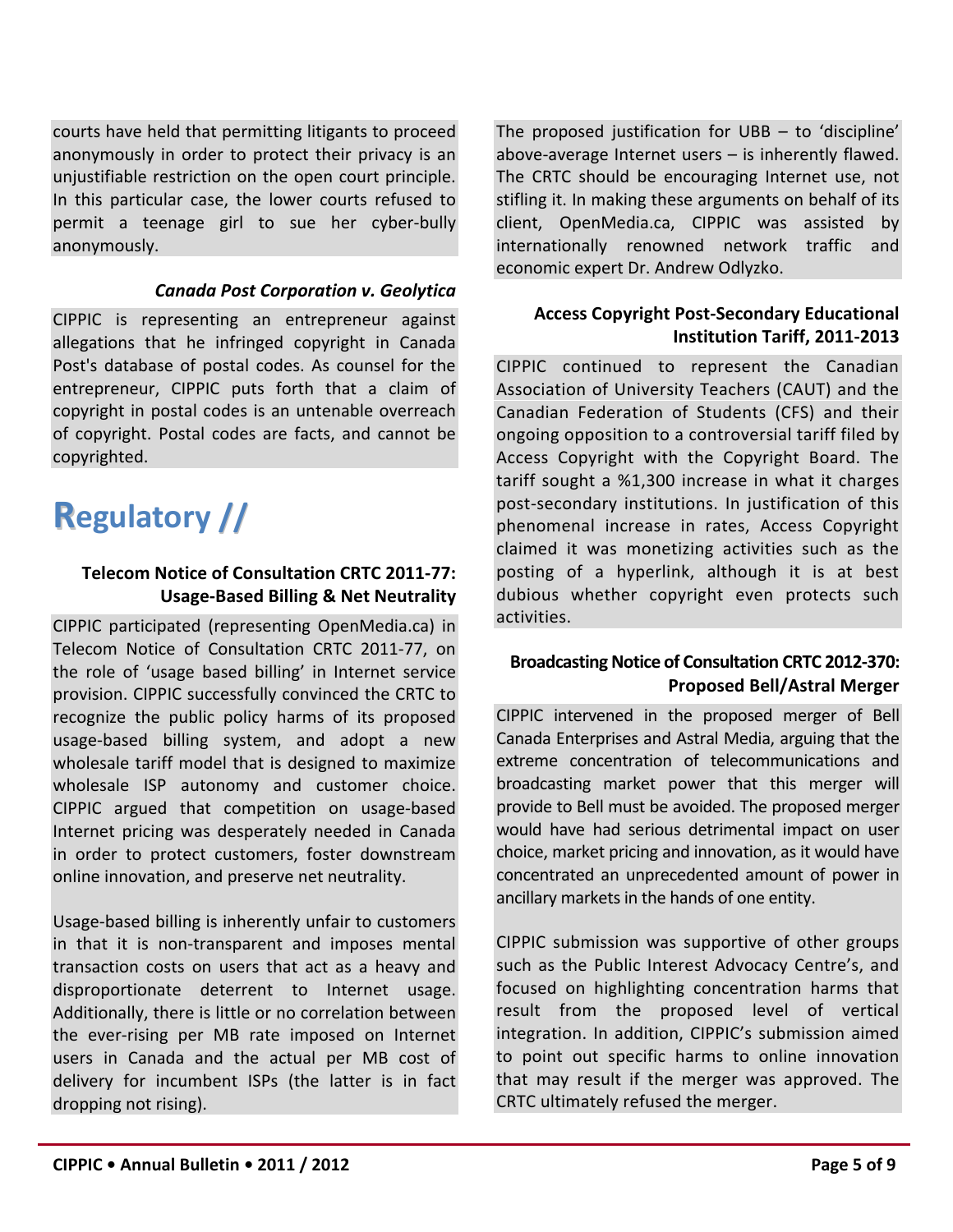#### **Broadcasting & Telecom Notice of Consultation CRTC 2011-344: Taxing New Media/Online Video**

With the recent prevalence of Netflix in Canada, the CRTC decided to re-examine the role of online video delivery within the context of its regulatory obligations under the *Broadcasting Act*. Currently, online video is exempted from general regulatory obligations imposed on other broadcasters. CIPPIC presented written comments as well as an oral presentation to an *en banke* Commission closed session consultation on the matter. CIPPIC argued that online video delivery platforms should not be subject to Canadian content percentage requirements, production fund contribution obligations, or other regulatory requirements as these are not well tailored to the realities of the online environment and could make online delivery platforms difficult or impossible.

## **Projects & Research //**

#### **Agents of the State**

With generous funding from the Office of the Privacy Commissioner of Canada's Contributions Program, CIPPIC carried out a comprehensive research program exploring the growing and changing role of Internet intermediaries in state surveillance activities. Through the use of ATI/FOI requests, as well as surveys of news sources and experts in the field, the project uncovered uses of publicly available social networking data in government decisionmaking.

It also documented and analyzed ways in which intermediaries shape user privacy expectations, and provided normative analysis of the resulting impact on privacy protections. CIPPIC hosted a roundtable to discuss the findings/issues with representatives from law enforcement, ISPs, the privacy commissioner's office, the department of justice, academics and civil society. Findings were also presented in report format, FAQs, and a podcast canvassing the issues and aimed at broader public awareness.

#### **Creative Commons Canada**

CIPPIC has been active in Creative Commons licensing since our clinic opened and this year we formalized our affiliation with Creative Commons. Joining together with Athabasca University and BCcampus, we re-established a CC affiliate team for Canada. To celebrate this launch, we held a Creative Commons salon in March where exciting speakers from across Canada talked about "Open Data".

With financial support from Geoconnections (a program led by Natural Resources Canada), CIPPIC has also been studying the possibilities for Creative Commons licenses to help governments and others release their data in an open way.

#### **"To Share or to Share-Alike?"**

CIPPIC released a report on the nature of municipality license restrictions on information released through open data portals. The report concludes that while the open data portals have led to wide-ranging benefits, the imposition of 'sharealike' licensing conditions has been a significant impediment to achieving the underlying objective of opening datasets for public use – facilitating downstream innovation.

#### **CyberJustice Project**

CIPPIC, in conjunction with Professor Jane Bailey of the University of Ottawa, Faculty of Law, is participating in a multi-disciplinary research initiative that examines the positive and negative impacts of incorporating new technologies into the discovery process. This includes investigating the privacy implications of such technologies as well as their access to justice dimensions. The objective is to provide an empirical basis for the adoption of these technologies while ensuring their adoption does not undermine privacy and access to justice. The project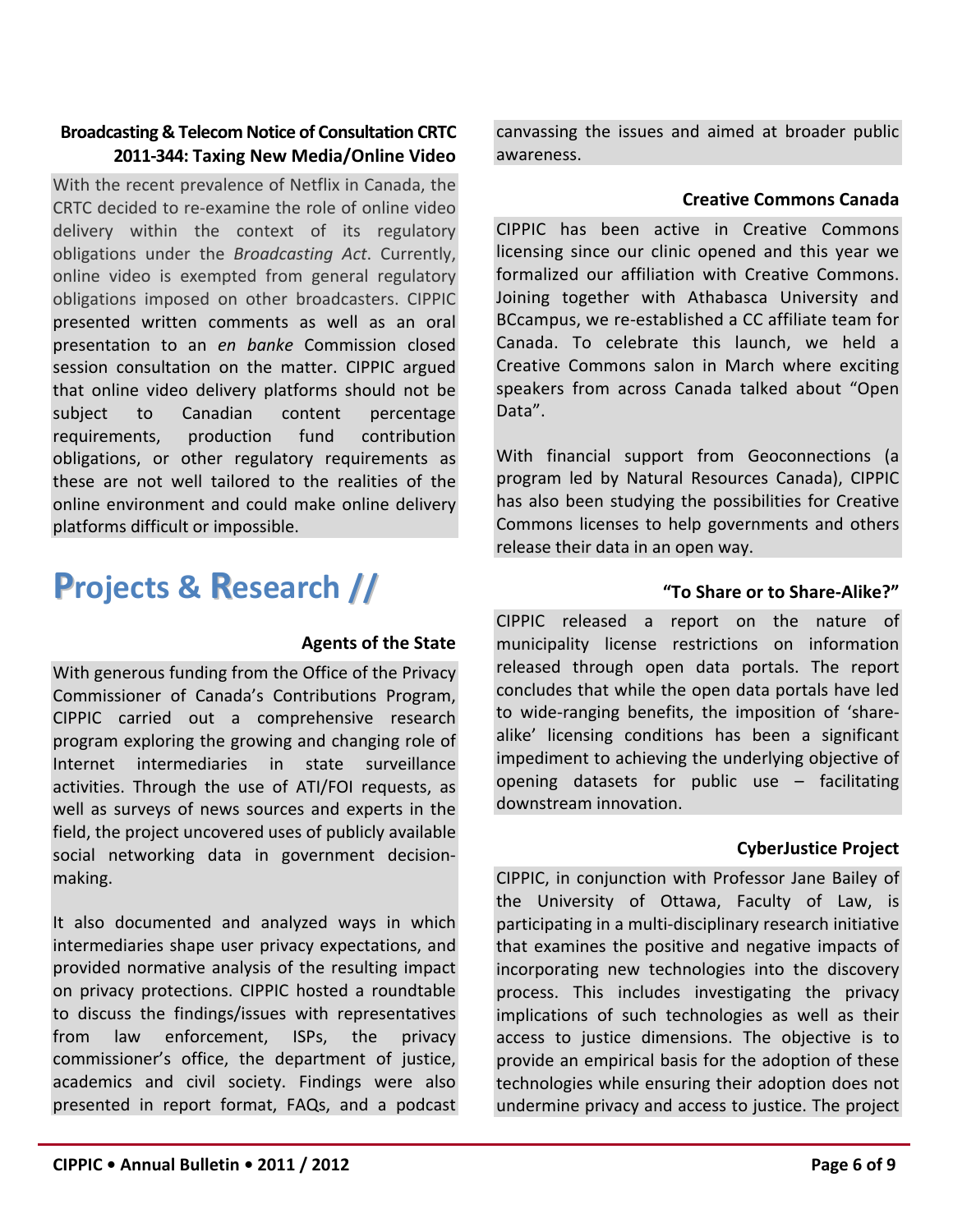has a seven year trajectory, and year one involved cataloguing existing technologies, their uses, and perceptions surrounding their adoption.

#### **"How To: Redistributing Datasets from Open Data Portals"**

In ever increasing numbers, entities are taking steps to release data sets in order to further downstream innovation and the data-driven economy. However, accompanying these data set releases is an increasingly complex web of licensing restrictions. This causes problems for any individuals attempting to mix datasets, as most of these licensing regimes will only permit re-use of their datasets if the initial licensing conditions are replicated. To address this problem, CIPPIC produced a 'how-to' guide with specific instructions on how to merge multiple licensing restrictions into a manner that respects 'share alike' obligations by, for example, appending a 'license.txt' file to new works that clearly states which licensing terms apply to which included dataset.

#### **"Leveling the Spectrum Policy Playing Field"**

CIPPIC, in conjunction with OpenMedia.ca, coauthored a report on policy concerns raised by the 2012 spectrum auction. The report called for a setaside of several contiguous bands for new or recent entrants, for a healthy open spectrum allocation, and for license conditions guaranteeing net neutrality, tower sharing and mandatory roaming.

#### **Safety Net Canada**

CIPPIC, along with the BC Society of Transition Houses (BCSTH) and the National Network to End Domestic Violence (NNEDV) has received a grant from the Office of the Privacy Commissioner of Canada to research legal and technical challenges faced by victims of domestic violence in Canada. The project involves detailed research into available legal remedies and tools, and the preparation of education materials and resources.

## **Summer Internship Program //**

#### **Snoop Dogg [and, or, vs.] the Snoop Dogs: Reflections on the Future of the Reasonable Expectation of Privacy**

**July 18th, 2012:** Professor Ian Kerr, Canada Research Chair in Ethics, Law & Technology, University of Ottawa.

#### **Cyber-Insecurity & the Hard Problems of Privacy**

**July 4th, 2012:** Dave McMahon, Complex Security Program, Bell Canada.

#### **Ghosts in the US Network Neutrality Debate: An Inter-textual Perspective on Policy Change**

**June 27th, 2012:** Becky Lentz, Professor of Media & Public Policy, McGill University, Department of Art History & Communications Studies.

#### **Video Games 101: An Industry Overview**

**June 20th, 2012:** Jason Kee, Director, Policy & Legal Affairs, Entertainment Software Association of Canada.

#### **Canada's Copyright Forest**

June 13<sup>th</sup>, 2012: Michael Geist, Canada Research Chair in Internet & E-Commerce Law, University of Ottawa.

#### **A Copyright Practice**

**June 6th, 2012:** Jay Kerr-Wilson, Partner, Fasken Martineau DuMoulin.

#### **Data Maps, Location & Law**

**May 30th, 2012:** Teresa Scassa, Canada Research Chair in Information Law, University of Ottawa & Tracy Lauriault, Researcher, Carleton University.

#### **Deconstructing C-30**

**May 18th, 2012:** Jacob Glick, Senior Policy Counsel, Google Canada.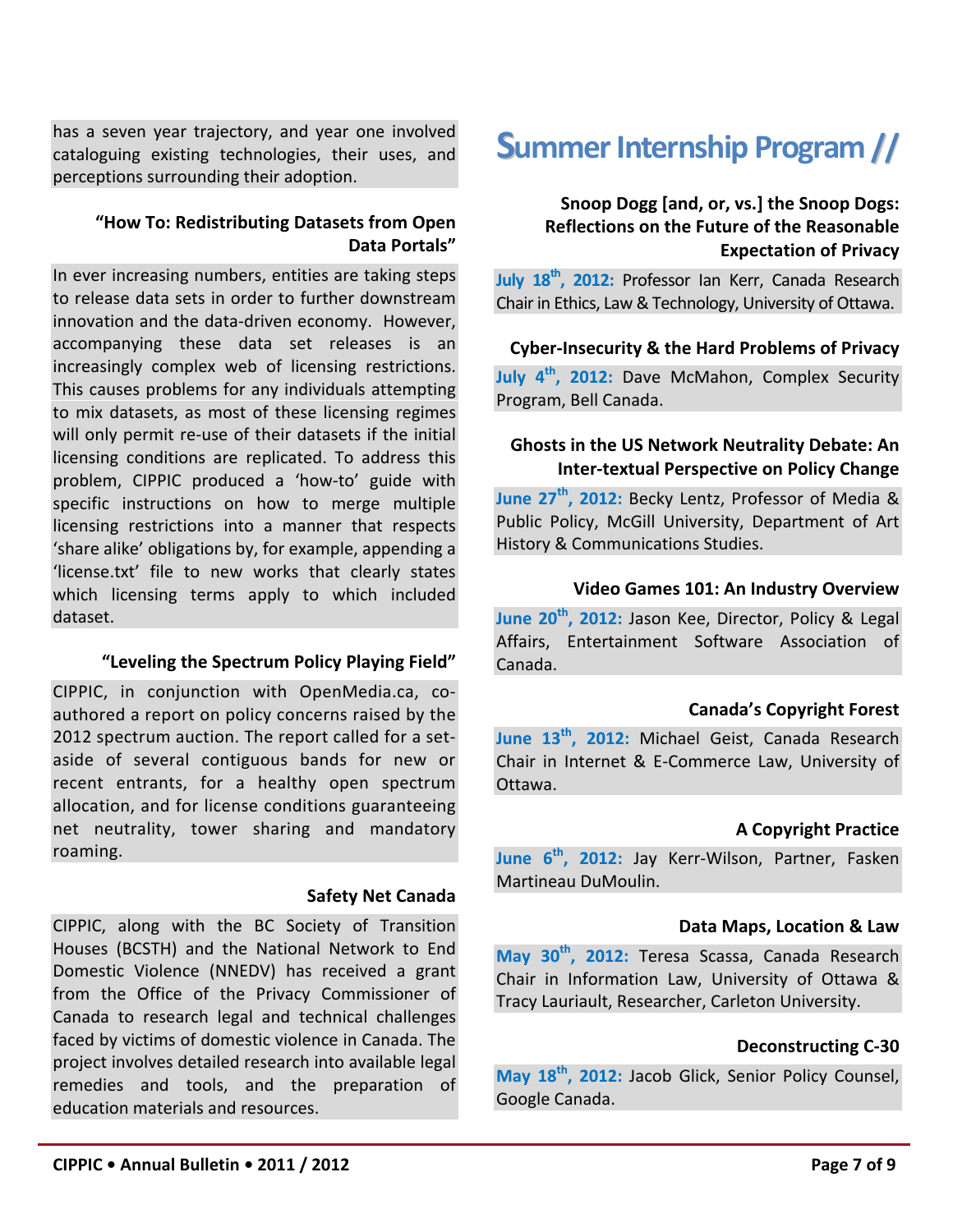#### **Appropriation Art: The Growing Rift Between Artistic Practice & Law**

**May 9th, 2012:** Gordon Duggan, Co-founder, Appropriation Art Coalition.

## **Staff Presentations //**

#### **Online Surveillance: Where to Stand?**

**Presentation:** *Maintaining Progress: Newfoundland and Labrador Access and Privacy Workshop 2012*, St. John's, July 18, 2012

David Fewer, Keynote Speaker

#### **Open Content Licensing for Educators**

**Online Workshop:** OER Foundation, June 20, 2012

Kent Mewhort, Facilitator

#### **Copyright Update 2012**

**Professional Development Session:** *45th Circuit – Law Forum*, Ottawa, June 5, 2012

David Fewer, Moderator

#### **Privacy Policies: The Consumer's View into your Organization's Privacy Practices**

**Professional Development Session:** *Canadian Bar Association*, Toronto, May 31, 2012

David Fewer, Speaker

#### **Creative Commons Salon**

**Conference:** University of Ottawa, March 30, 2012

Kent Mewhort, Event Organizer

#### **Creative Commons Licensing: User Benefits to Data Users**

**Presentation:** Creative Commons Salon, University of Ottawa, March 30, 2012

Tamir Israel, Presenter

#### **Creative Commons Compatibility & License Adoption**

**Data Provider Roundtable Discussion:** Creative Commons Salon, University of Ottawa, March 30, 2012

Kent Mewhort, Facilitator

#### **Bill C-11: An Informal Discussion**

**Roundtable Discussion:** Carleton University, University of Ottawa, March 6, 2012

Tamir Israel, Presenter

#### **How Your Smartphone is Spying on You!**

**Presentation:** University of Ottawa Law & Technology Student Society Speaker Series, February 16, 2012

Tamir Israel & Kent Mewhort, Presenters

#### **Bill C-30: Public Forum on Internet Surveillance**

**Town Hall:** Ottawa, February 8, 2012

Tamir Israel, co-organizer

#### **Canada & the TPP**

**Panel:** *Copyright and the Internet*, American University Program on Information Justice & Intellectual Property, Los Angeles, January 30, 2012

David Fewer, Panelist

#### **Privacy in System Design & Liability for Software Development**

**Guest Lectures:** CSI 2911 Professional Practice in Computer Science, School of Information Technology & Engineering (SITE), University of Ottawa, January 25, 2012 & March 14, 2012